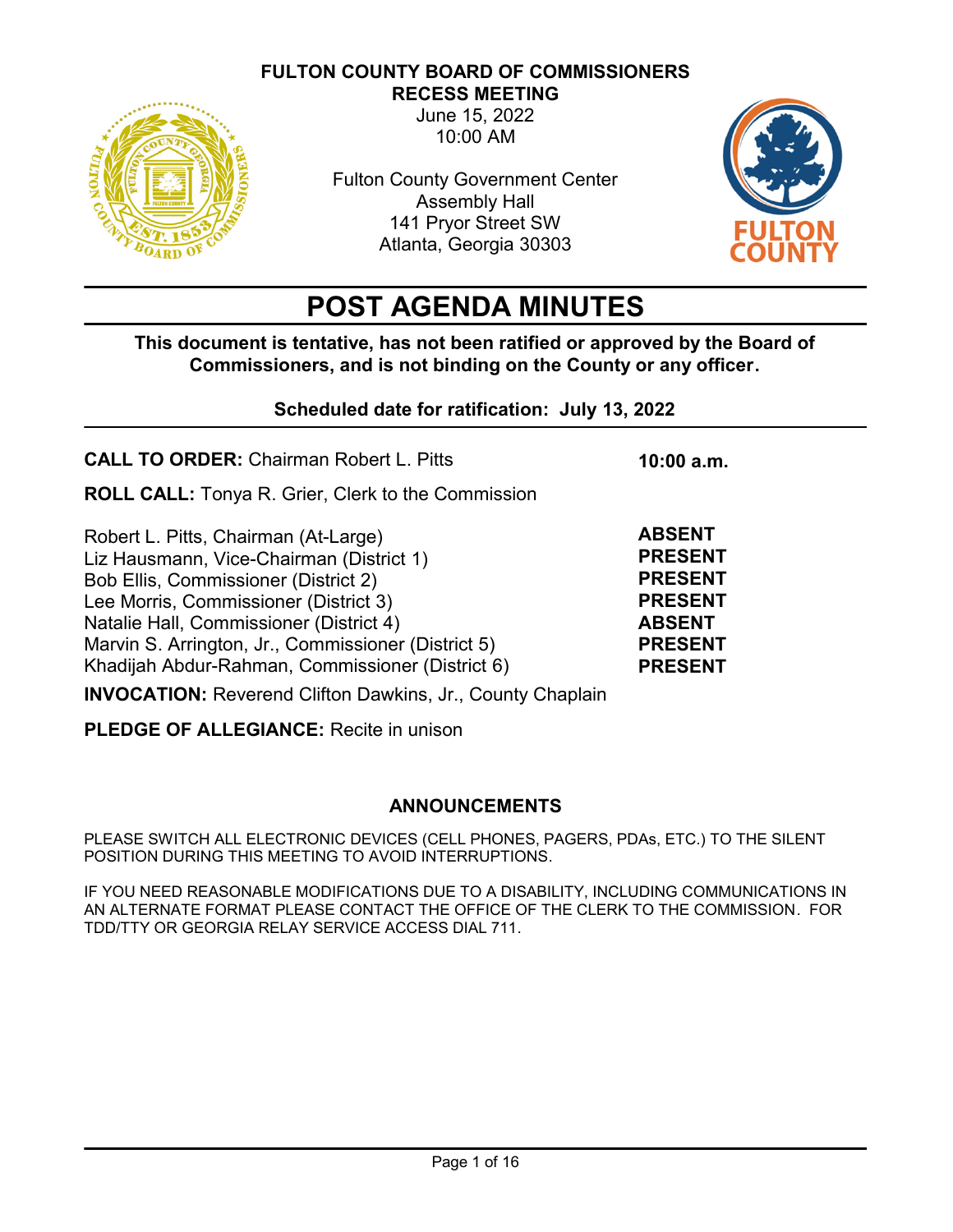## **CONSENT AGENDA**

# **[22-0413](http://fulton.legistar.com/gateway.aspx?m=l&id=/matter.aspx?key=10918) Board of Commissioners**

Adoption of the Consent Agenda - All matters listed on the Consent Agenda are considered routine by the County Commission and will be enacted by one motion. No separate discussion will take place on these items. If discussion of any Consent Agenda item is desired, the item will be moved to the Recess Meeting Agenda for separate consideration. **(ADOPTED)**

A motion was made by Commissioner Ellis and seconded by Commissioner Morris, to adopt. The motion passed by the following vote:

**Yea:** Hausmann, Ellis, Morris, and Abdur-Rahman

**Absent:** Pitts, Hall, and Arrington

## **[22-0414](http://fulton.legistar.com/gateway.aspx?m=l&id=/matter.aspx?key=10919) Board of Commissioners**

Proclamations for Spreading on the Minutes. **(SPREAD ON THE MINUTES UPON ADOPTION OF THE CONSENT AGENDA)**

Proclamation recognizing "Veterans Empowerment Organization Appreciation Day." **(Ellis)** May 19, 2022

Proclamation recognizing "Project H.E.L.P. Atlanta Appreciation Day." **(Pitts)** June 18, 2022

Proclamation recognizing "Nancy Mae Green Appreciation Day." **(Arrington)** June 23, 2022

## **Open & Responsible Government**

## **[22-0415](http://fulton.legistar.com/gateway.aspx?m=l&id=/matter.aspx?key=10868) Finance**

Ratification of May 2022 Grants Activity Report. **(APPROVED UPON ADOPTION OF THE CONSENT AGENDA)**

#### **[22-0416](http://fulton.legistar.com/gateway.aspx?m=l&id=/matter.aspx?key=10898) Real Estate and Asset Management**

Request approval of a change order less than 10% - Department of Real Estate and Asset Management, 17RFP105999K-JAJ, Elevator Modernization for Multiple Buildings in Fulton County in the amount of \$32,750.00 with Mowery Elevator Company of Florida, Inc. (Marianna, FL), to modify the existing Scope of Work to provide replacement of ADA wheelchair lift at the Hammond House Museum. Effective upon BOC approval. **(APPROVED UPON ADOPTION OF THE CONSENT AGENDA)**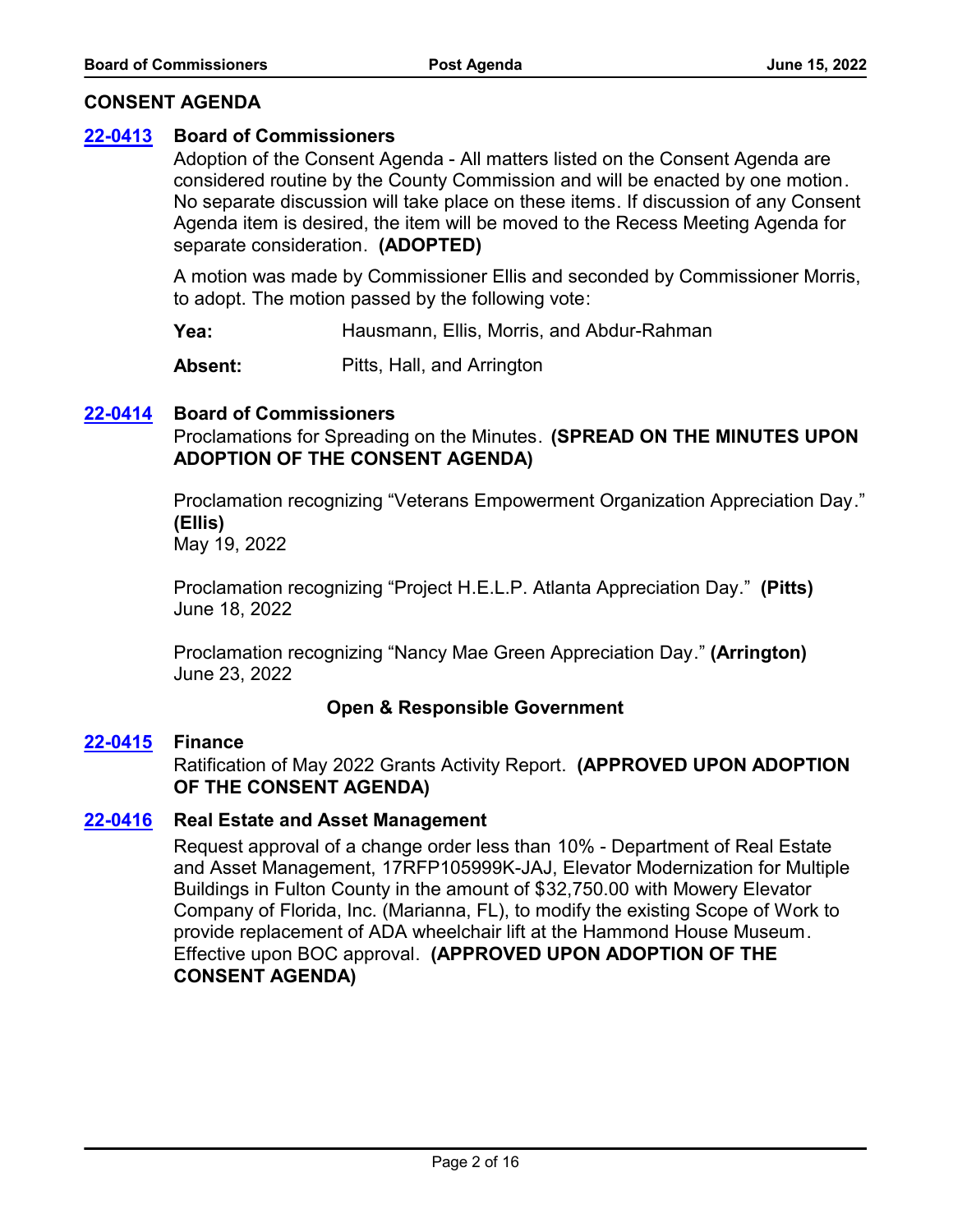# **[22-0417](http://fulton.legistar.com/gateway.aspx?m=l&id=/matter.aspx?key=10917) Information Technology**

Request approval of a Resolution to amend the Restatement and Second Amendment of the Intergovernmental Agreement for the provision of services to the Fulton County Board of Health in order to allow additional time for the Board of Health to finalize the transition of information technology services; to continue the leasing of county vehicles to the Board of Health for Covid-19 response purposes, and for other purposes; to authorize the Chairman to execute such amendments; and to authorize the County Attorney to approve the amendment to the Restatement and Second Amendment and related documents as to form and make any necessary modifications prior to execution. **(APPROVED UPON ADOPTION OF THE CONSENT AGENDA)**

## **Arts and Libraries**

## **[22-0418](http://fulton.legistar.com/gateway.aspx?m=l&id=/matter.aspx?key=10804) Library**

Request approval to award a contract without competition - The Fulton County Library System #22EF134698B, Vox Readalong Books in the amount of \$10,000.00 with Vox (Vienna, VA), to provide a readalong book selection with a permanent reader box attached to the hard cover of the book. Effective upon BOC approval for a 12 month period. **(APPROVED UPON ADOPTION OF THE CONSENT AGENDA)**

### **Health and Human Services**

### **[22-0419](http://fulton.legistar.com/gateway.aspx?m=l&id=/matter.aspx?key=10764) Public Works**

Request approval of a change order less than 10% - Department of Public Works, 20ITBC125292A-FB, Ductile Iron Pipe, Restraining Gaskets, and Tapping Saddles to increase the unit prices as outlined in the attached pricing sheet, no additional funding required, with Ferguson Waterworks (Norcross, GA), to provide ductile iron pipe, restraining gaskets and tapping saddles. Effective upon BOC approval. **(APPROVED UPON ADOPTION OF THE CONSENT AGENDA)**

#### **[22-0420](http://fulton.legistar.com/gateway.aspx?m=l&id=/matter.aspx?key=10767) Public Works**

Request approval of a change order less than 10% - Department of Public Works, 19ITBC120482A-FB, Manholes, Frames, Grates, and Accessories Fittings to increase the unit prices as outlined in the attached pricing sheet with Ferguson Waterworks (College Park, GA), to provide manholes frames, grates, and accessories. No additional funding is required. Effective upon BOC approval. **(APPROVED UPON ADOPTION OF THE CONSENT AGENDA)**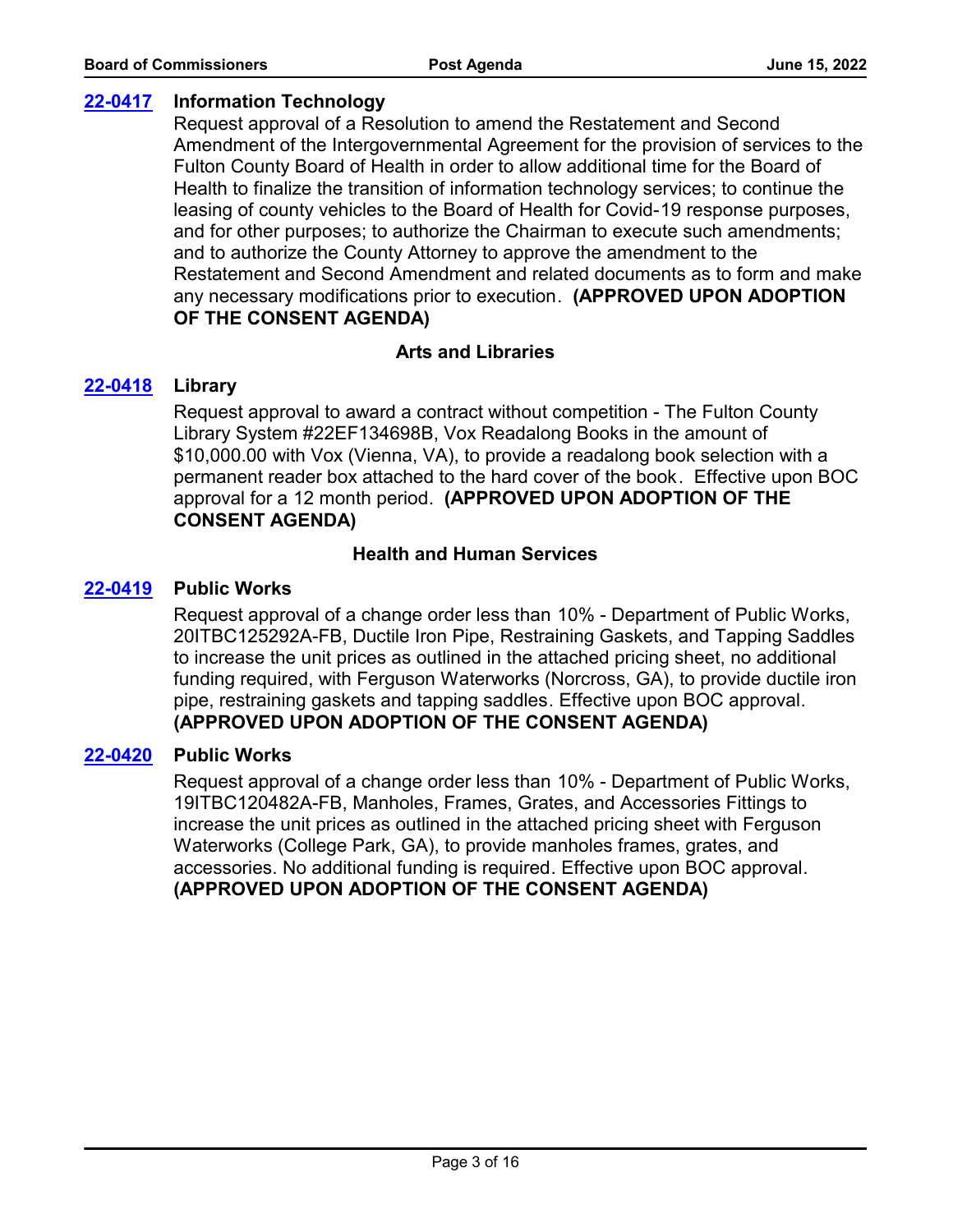# **[22-0421](http://fulton.legistar.com/gateway.aspx?m=l&id=/matter.aspx?key=10809) Community Development**

Request approval to amend the contract approved by the BOC on April 13, 2022 (Agenda Item #22-0221) issued to North Fulton Community Charities in the amount of \$28,286.00 by adding additional funds from the Coordinated Intake and Assessment System (CIAS) grant in the amount of \$49,132.64 for a new contract amount totaling \$77,418.64 and amend the contract issued to Community Assistance Center in the amount of \$25,000.00 approved by the BOC on October 20, 2021 (Agenda Item #21-0798) by adding additional funding in the amount of \$25,000.00 from the CIAS grant for a new contract amount totaling \$50,000.00. **(APPROVED UPON ADOPTION OF THE CONSENT AGENDA)**

## **[22-0422](http://fulton.legistar.com/gateway.aspx?m=l&id=/matter.aspx?key=10810) Community Development**

Request approval to amend the contract services dates for 1) The Drake House and Hope Thru Soap approved by the BOC on December 15, 2021 (Agenda Item #21-1050) from October 1, 2020 - June 30, 2022 to October 1, 2020 - November 30, 2022 and 2) 24/7 Gateway, LLC approved by the BOC on September 15, 2021 (Agenda Item #21-0684) from October 1, 2020 - July 31, 2022 to October 1, 2020 - November 30, 2022. This action will allow the agency more time to expend the funding allocated. The ESG CARES Act funding will expire on September 30, 2023. **(APPROVED UPON ADOPTION OF THE CONSENT AGENDA)**

# **[22-0423](http://fulton.legistar.com/gateway.aspx?m=l&id=/matter.aspx?key=10815) Department for HIV Elimination**

Request approval for Business Associate Agreements between Fulton County and subrecipients receiving grant funds via the Department for HIV Elimination. Request authorization for the Chairman to execute Business Associate Agreements with subrecipients. To protect the interest of the County, the County Attorney is authorized to approve the Business Associate Agreements as to form and substance and make any necessary modifications thereto prior to execution by the Chair. **(APPROVED UPON ADOPTION OF THE CONSENT AGENDA)**

## **Infrastructure and Economic Development**

## **[22-0424](http://fulton.legistar.com/gateway.aspx?m=l&id=/matter.aspx?key=10832) Public Works**

Request approval to amend an existing contract - Department of Public Works, AP020-9041-32(121) Fulton County PID-T006944, Airport Master Plan at no additional cost with the Georgia Department of Transportation, Atlanta, GA to modify line items necessary to expense Fiscal Year 2018 Federal Grant Funds. **(APPROVED UPON ADOPTION OF THE CONSENT AGENDA**)

## **[22-0425](http://fulton.legistar.com/gateway.aspx?m=l&id=/matter.aspx?key=10855) Select Fulton**

Request approval to increase spending authority - Select Fulton, Workforce Development Division, 18RFP552018BJD, Workforce Service Delivery Providing Adult, Dislocated and Youth Services in the amount of \$124,035.00 with Arbor E & T, LLC d/b/a ResCare Workforce Services (RWS) (Louisville, KY), to provide Workforce Service Delivery Providing Adult, Dislocated and Youth Services for eligible Fulton County residents. Effective upon BOC approval. 100% grant funded. **(APPROVED UPON ADOPTION OF THE CONSENT AGENDA)**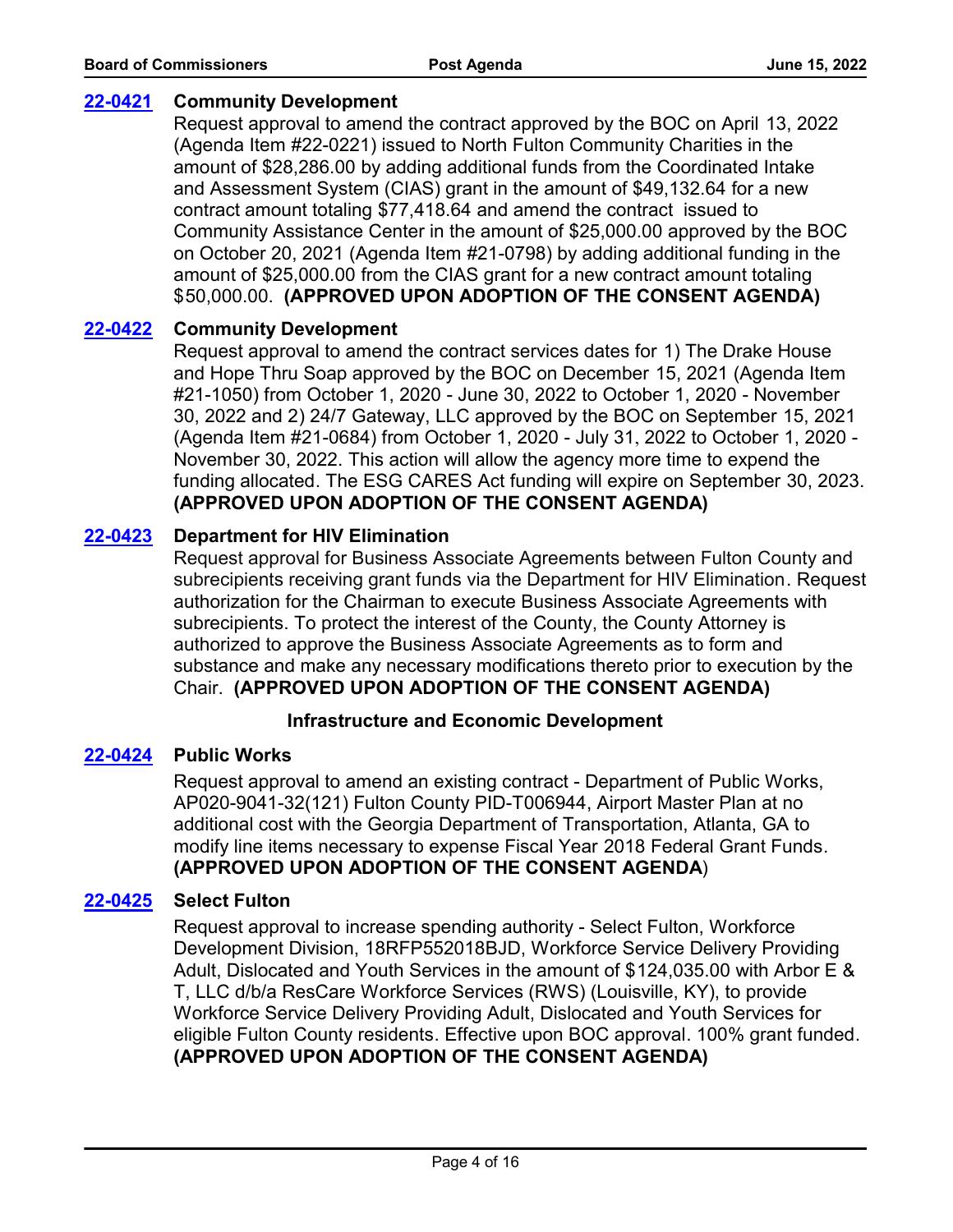### **[22-0426](http://fulton.legistar.com/gateway.aspx?m=l&id=/matter.aspx?key=10877) Real Estate and Asset Management**

Request approval of a Water Line Easement Dedication of 44,058 square feet to Fulton County, a political subdivision of the State of Georgia, from GRBK North Point, LLC for the purpose of constructing the Ecco Park Phase 2 Project at 1275 North Point Parkway, Alpharetta, Georgia 30022. **(APPROVED UPON ADOPTION OF THE CONSENT AGENDA)**

### **Justice and Safety**

### **[22-0427](http://fulton.legistar.com/gateway.aspx?m=l&id=/matter.aspx?key=10876) Marshal**

Request approval of the lowest responsible bidders - Marshal's Department, 22ITBC0412B-EF, Duty Gear and Uniforms in the total amount of \$28,000.00 with (A) Lawmen's Shooter's Supply, Inc (Titusville, FL) in the amount of \$3,000.00; (B) T & T Uniforms, Inc., (Smyrna, GA) in the amount of \$11,000.00; and, (C) Smyrna Police Distributors (Smyrna, GA) in the amount of \$14,000.00, to provide duty gear, uniforms and other related items for Fulton County Marshal's Department assigned employees on an "as needed" basis. Effective upon BOC approval through December 31, 2022, with two renewal options. **(APPROVED UPON ADOPTION OF THE CONSENT AGENDA)**

### **[22-0428](http://fulton.legistar.com/gateway.aspx?m=l&id=/matter.aspx?key=10887) Police**

Request approval of a statewide contract - Police Department, SWC 99999-SPD-NVPWA06913-0004, Public Safety Two-Way Radios in the amount of \$60,362.94 with Motorola Solutions, Inc. (Fayetteville, GA) to provide portable radios and accessories. Effective upon BOC approval. This is a one-time procurement. 100% grant funded. **(APPROVED UPON ADOPTION OF THE CONSENT AGENDA)**

#### **RECESS MEETING AGENDA**

#### **[22-0429](http://fulton.legistar.com/gateway.aspx?m=l&id=/matter.aspx?key=10920) Board of Commissioners**

Adoption of the Recess Meeting Agenda. **(ADOPTED AS AMENDED)**

A motion was made by Commissioner Morris and seconded by Commissioner Abdur-Rahman, to adopt the Recess Meeting Agenda as amended by removing items #22-0437, #22-0441 as requested by the County Manager; revising items #22-0446 as requested by the County Manager, #22-0431 as requested by Commissioners Hall and Abdur-Rahman and hearing item #22-0433 after all action items as requested by Commissioner Ellis. The motion passed by the following vote:

**Yea:** Hausmann, Ellis, Morris, Arrington, and Abdur-Rahman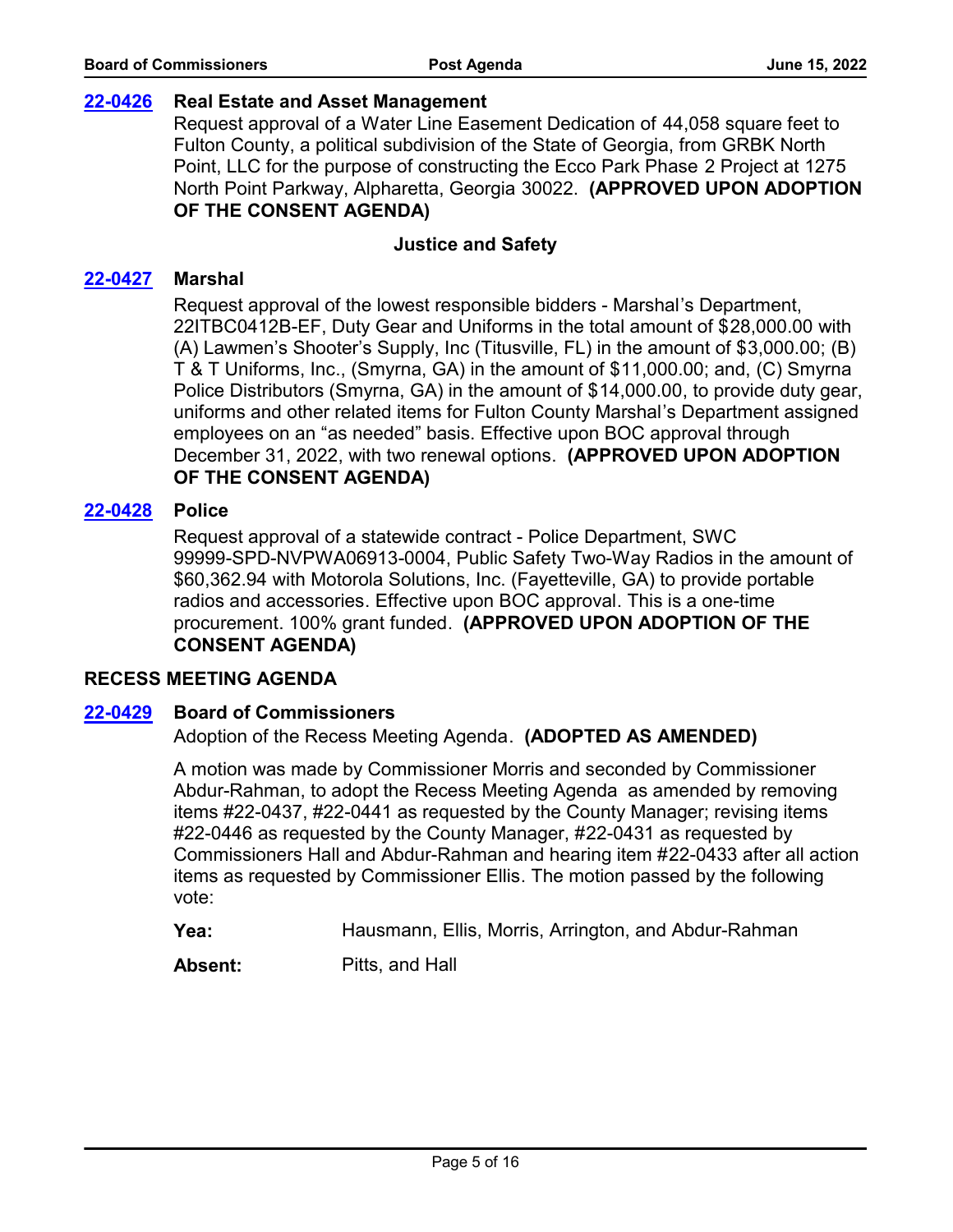## **[22-0430](http://fulton.legistar.com/gateway.aspx?m=l&id=/matter.aspx?key=10922) Clerk to the Commission**

Ratification of Minutes. **(RATIFIED)**

Recess Meeting Minutes, May 18, 2022 Regular Meeting Post Agenda Minutes, June 1, 2022 Special Called Meeting Post Agenda Minutes, June 3, 2022

A motion was made by Commissioner Ellis and seconded by Commissioner Abdur-Rahman, to ratify the meeting minutes. The motion passed by the following vote:

**Yea:** Hausmann, Ellis, Morris, Arrington, and Abdur-Rahman

Absent: Pitts, and Hall

#### **[22-0431](http://fulton.legistar.com/gateway.aspx?m=l&id=/matter.aspx?key=10921) Board of Commissioners**

Presentation of Proclamations and Certificates. **(PRESENTED)**

\*Proclamation recognizing "Women Veterans Appreciation Day." **(Abdur-Rahman)**

Proclamation recognizing "DUI Treatment Court Appreciation Day." **(Pitts)**

\*\*Proclamation recognizing "Atlanta Fire Rescue Memorial Appreciation Day." **(Hall)**

\*\*Proclamation recognizing "Pride Month." **(Hall)**

\*\*Proclamation recognizing "Project You First Appreciation Day." **(Hall)**

Proclamation recognizing "Family Food Fest Appreciation Day." **(Arrington)**

Proclamation recognizing "The Girl Greatness Rites of Passage Experience Appreciation Day." **(Abdur-Rahman)**

Proclamation recognizing "World Elder Abuse Awareness Day." **(Abdur-Rahman)**

*\*moved up during the meeting \*\*removed during the meeting*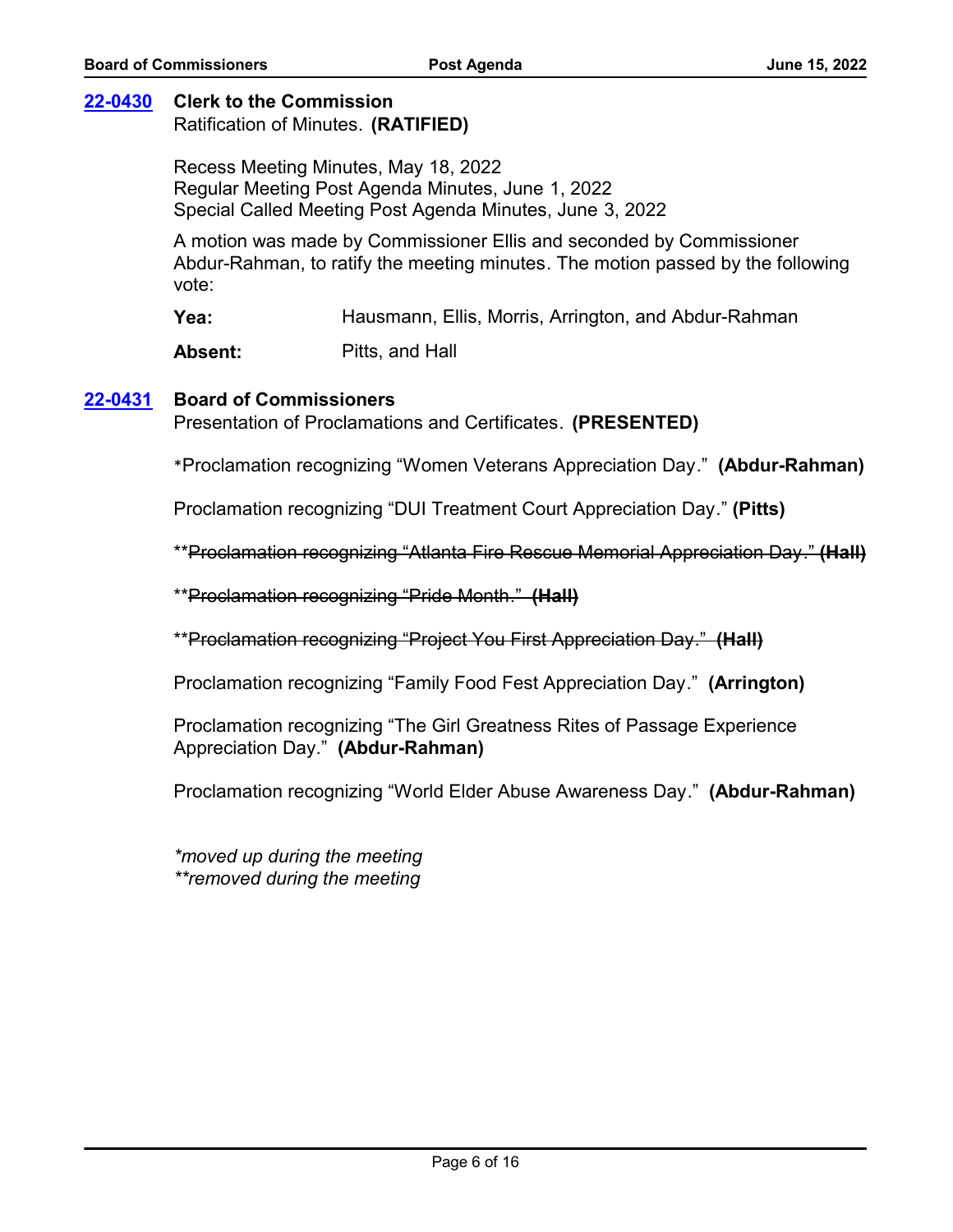#### **PUBLIC HEARINGS**

### **[22-0432](http://fulton.legistar.com/gateway.aspx?m=l&id=/matter.aspx?key=10923) Board of Commissioners**

Public Comment - Citizens are allowed to voice County related opinions, concerns, requests, etc. during the Public Comment portion of the Commission meeting**. Speakers will be granted up to two minutes each. Members of the public will not be allowed to yield or donate time to other speakers. The Public Comment portion of the meeting will not exceed 30 minutes at the Regular Meeting, nor will this portion exceed thirty minutes at the Recess Meeting.** In the event the 30 minute time limit is reached prior to public comments being completed, public comment will be suspended and the business portion of the BOC meeting will commence. Public comment will resume at the end of the meeting. Similarly, written comments (that were timely submitted) not previously read, may be read at the end of the meeting. For more information or to arrange a speaking date, contact the Clerk's Office. **(CONDUCTED)**

**5 Speakers: Sandra Burchardt (Elections); L.A. Pink (Item #22-0331); Jill Trammall (Disenfranchised State Candidate); Maggie Goldman (Water Services) and Ron Shakir (Transportation and Jail)**

**2 Zoom Speakers: Ben Howard (Senior Services) and Susie Trotochaud (Elections)**

**1 Emailed Comment: Sheila Hamilton (Mental Health Fair/Homelessness)**

#### **COUNTY MANAGER'S ITEMS**

## **Open & Responsible Government**

#### **[22-0433](http://fulton.legistar.com/gateway.aspx?m=l&id=/matter.aspx?key=10741) County Manager**

Presentation of COVID-19 Operational Response Update. **(PRESENTED/APPROVED)** 

A motion was made by Commissioner Abdur-Rahman and seconded by Commissioner Ellis, to approve allocating \$11 million to Grady Hospital. The motion passed by the following vote:

**Yea:** Hausmann, Ellis, Morris, Arrington, and Abdur-Rahman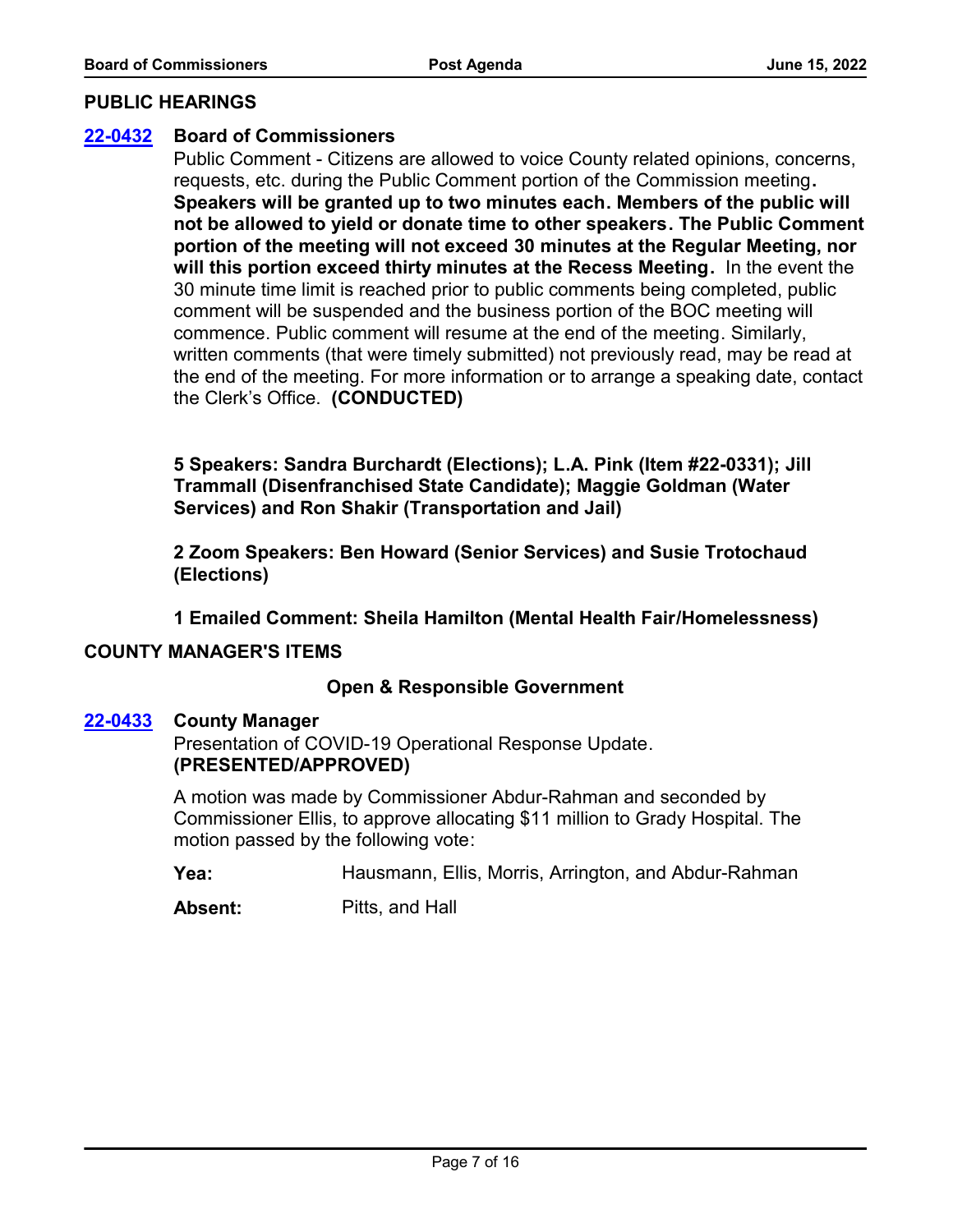## **[22-0434](http://fulton.legistar.com/gateway.aspx?m=l&id=/matter.aspx?key=10934) Purchasing and Contract Compliance**

Request approval of a Resolution to extend emergency purchasing authority of the Chairman and County Manager for COVID-19 related purchases; and for other purposes. **(APPROVED)**

A motion was made by Commissioner Morris and seconded by Commissioner Abdur-Rahman, to approve. The motion passed by the following vote:

**Yea:** Hausmann, Ellis, Morris, Arrington, and Abdur-Rahman

**Absent:** Pitts, and Hall

## **[22-0435](http://fulton.legistar.com/gateway.aspx?m=l&id=/matter.aspx?key=10928) Purchasing and Contract Compliance**

Request approval to award a contract without competition - Purchasing & Contract Compliance, 14RFP721B-WL, Small Business Market Availability Study, in an amount not to exceed \$54,500.00 with Keen Independent Research, LLC (Denver, CO), to assist Fulton County in performing an evaluation of the current Small Business Enterprise (SBE) Program prior to the December 31, 2022, sunset of the Program. Keen Independent conducted the 2016 Small Business Study that led the County to adopt the SBE Program which includes a provision that requires periodic review and analysis of the Program to determine if adjustments need to be made prior to its sunset. The review period is 2017 through 2021. Effective upon BOC approval through December 31. 2022. **(APPROVED)**

A motion was made by Commissioner Abdur-Rahman and seconded by Commissioner Arrington, to approve. The motion passed by the following vote:

**Yea:** Hausmann, Ellis, Morris, Arrington, and Abdur-Rahman

**Absent:** Pitts, and Hall

#### **[22-0436](http://fulton.legistar.com/gateway.aspx?m=l&id=/matter.aspx?key=10458) Finance**

Presentation, review and approval of June 15, 2022 Budget Soundings. **(APPROVED)**

A motion was made by Commissioner Morris and seconded by Commissioner Ellis, to approve. The motion passed by the following vote:

**Yea:** Hausmann, Ellis, Morris, Arrington, and Abdur-Rahman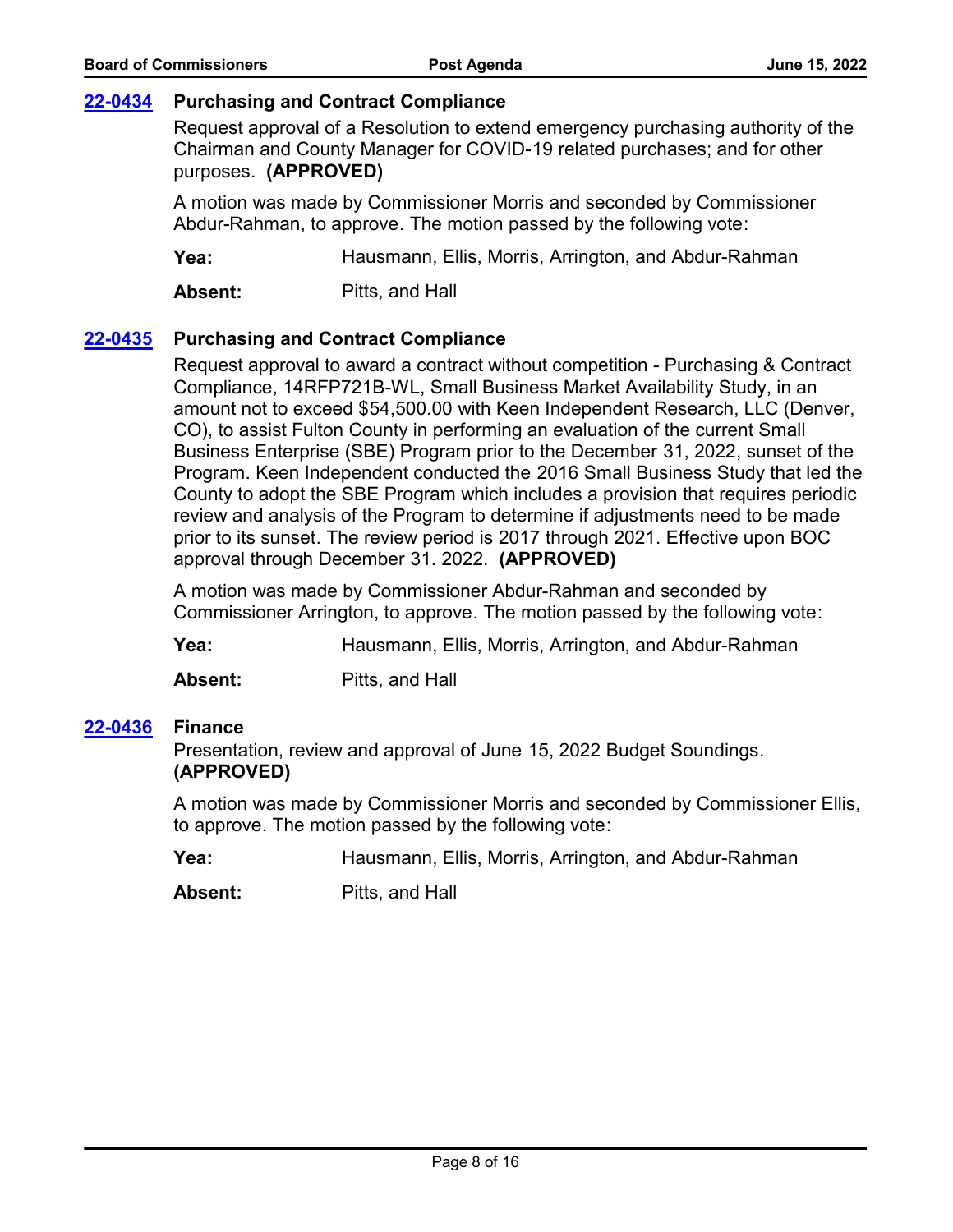## **[22-0437](http://fulton.legistar.com/gateway.aspx?m=l&id=/matter.aspx?key=10765) Tax Assessor**

Request approval to amend an existing contract - Board of Assessors, 21SS031121C-MH, Audit and Discovery of Unreported Aircraft with Specialized Tax Recovery (Mayfield Heights, OH) to modify the existing fee schedule to replace all contingency fees with flat rates. Effective upon BOC approval for 12-month period. **(REMOVED)**

## **ITEM REMOVED FROM THE RECESS MEETING AGENDA AS REQUESTED BY THE COUNTY MANAGER**

### **[22-0438](http://fulton.legistar.com/gateway.aspx?m=l&id=/matter.aspx?key=10822) Registration & Elections**

Request approval to increase spending authority - Registration and Elections, 22ITBC031722MH-C, Ballot Printing in an amount not to exceed \$149,907.74 with Tattnall Journal, Inc. dba Tattnall Ballot Solutions (Reidsville, GA) to provide ballot printing services for the May 24, 2022 General Primary Election and June 21, 2022 Runoff. Effective upon BOC approval. **(APPROVED)**

A motion was made by Commissioner Arrington and seconded by Commissioner Abdur-Rahman, to approve. The motion passed by the following vote:

**Yea:** Hausmann, Ellis, Morris, Arrington, and Abdur-Rahman

**Absent:** Pitts, and Hall

### **[22-0439](http://fulton.legistar.com/gateway.aspx?m=l&id=/matter.aspx?key=10906) Real Estate and Asset Management**

Request approval to increase spending authority - Department of Real Estate and Asset Management, 19ITB120358C-GS, Fire Sprinkler Protection System Maintenance Service in the amount of \$263,700.00 with (B) Central Fire Protection, Inc. (Conyers, GA), to facilitate the removal and replacement of existing fire pumps and controllers at the Fulton County Government Center Assembly Building and the Fulton County Justice Center Tower. Effective upon BOC approval. **(APPROVED)**

A motion was made by Commissioner Ellis and seconded by Commissioner Abdur-Rahman, to approve. The motion passed by the following vote:

**Yea:** Hausmann, Ellis, Morris, Arrington, and Abdur-Rahman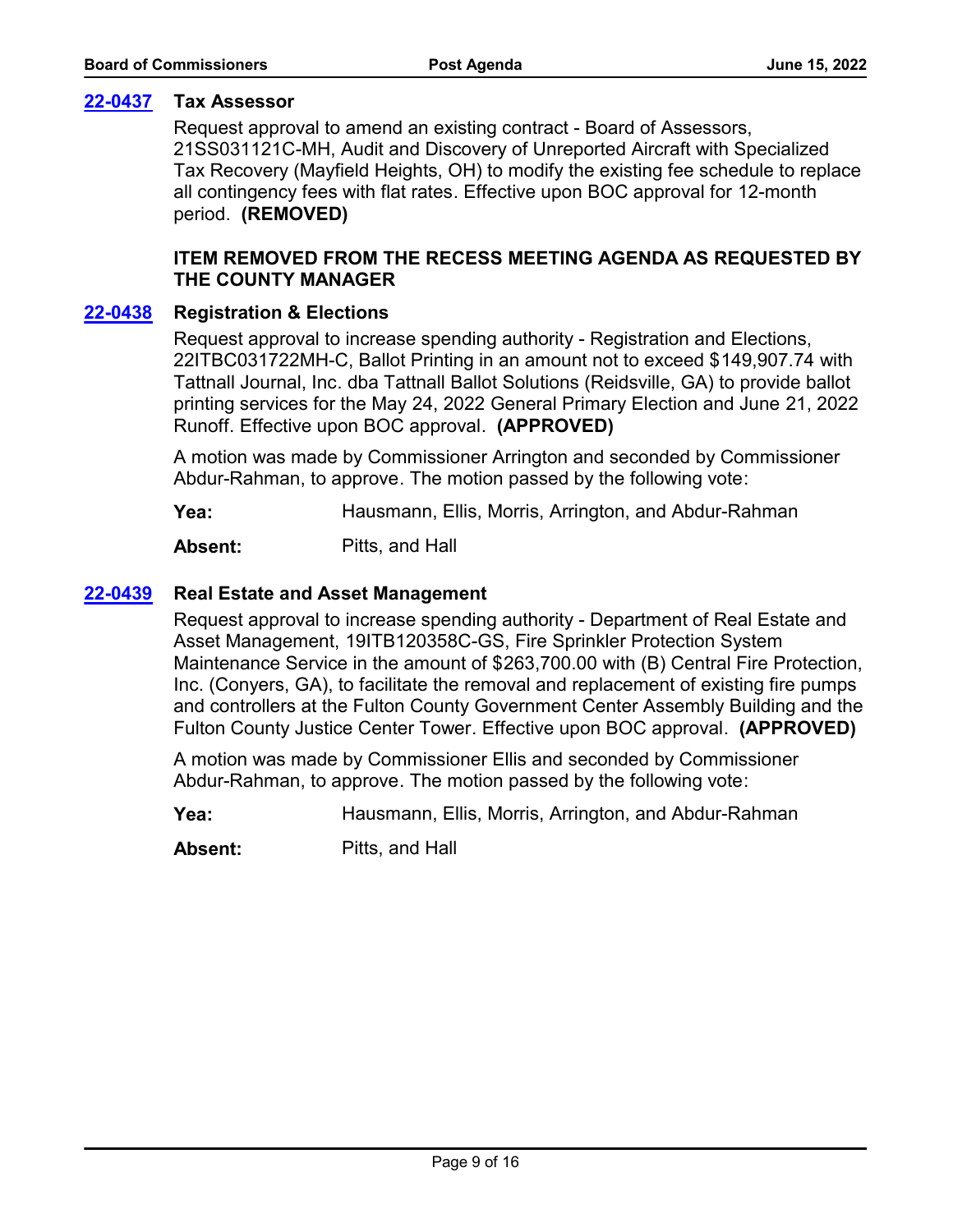## **Health and Human Services**

### **[22-0440](http://fulton.legistar.com/gateway.aspx?m=l&id=/matter.aspx?key=10888) Public Works**

Request approval of a Materials Transfer Agreement (MTA) between Fulton County and Verily Life Sciences LLC for participation in COVID testing of wastewater program through Emory University, the District-wide Single-Family Residential Toilet Retrofit program for one year (12 months), effective upon execution. **(APPROVED)**

A motion was made by Commissioner Morris and seconded by Commissioner Abdur-Rahman, to approve. The motion passed by the following vote:

**Yea:** Hausmann, Morris, Arrington, and Abdur-Rahman

**Nay:** Ellis

**Absent:** Pitts, and Hall

### **[22-0441](http://fulton.legistar.com/gateway.aspx?m=l&id=/matter.aspx?key=10838) Community Development**

Request approval to amend an existing contract - Department of Community Development with Northeast & Bucks Company DBA, Mullin & Lonergan Associates (M&L) to increase the spending authority in an amount not to exceed \$70,000.00 and to extend the existing contract date from June 1, 2021 to May 31, 2022 to June 1, 2022 to December 31, 2022 to provide assistance to the Fulton County Department of Community Development in preparation of various documents and technical assistance related to administration of the Department of Housing and Urban Development's ("HUD") Office of Community Planning and Development (CPD) funds. **(REMOVED)**

## **ITEM REMOVED FROM THE RECESS MEETING AGENDA AS REQUESTED BY THE COUNTY MANAGER**

#### **[22-0442](http://fulton.legistar.com/gateway.aspx?m=l&id=/matter.aspx?key=10913) Community Development**

Request approval of the 2022 Veterans Services Program (VSP) Evaluation Committee's recommendations in the amount of \$1,000,000.00 to the non-profits identified in Attachment "A". VSP funding to these non-profits will support the delivery of essential community services to Fulton County Veterans in the areas of: Economic Stability/Poverty; Health and Wellness, and Homelessness and Housing. **(APPROVED)**

A motion was made by Commissioner Arrington and seconded by Commissioner Abdur-Rahman, to approve. The motion passed by the following vote:

**Yea:** Hausmann, Ellis, Morris, Arrington, and Abdur-Rahman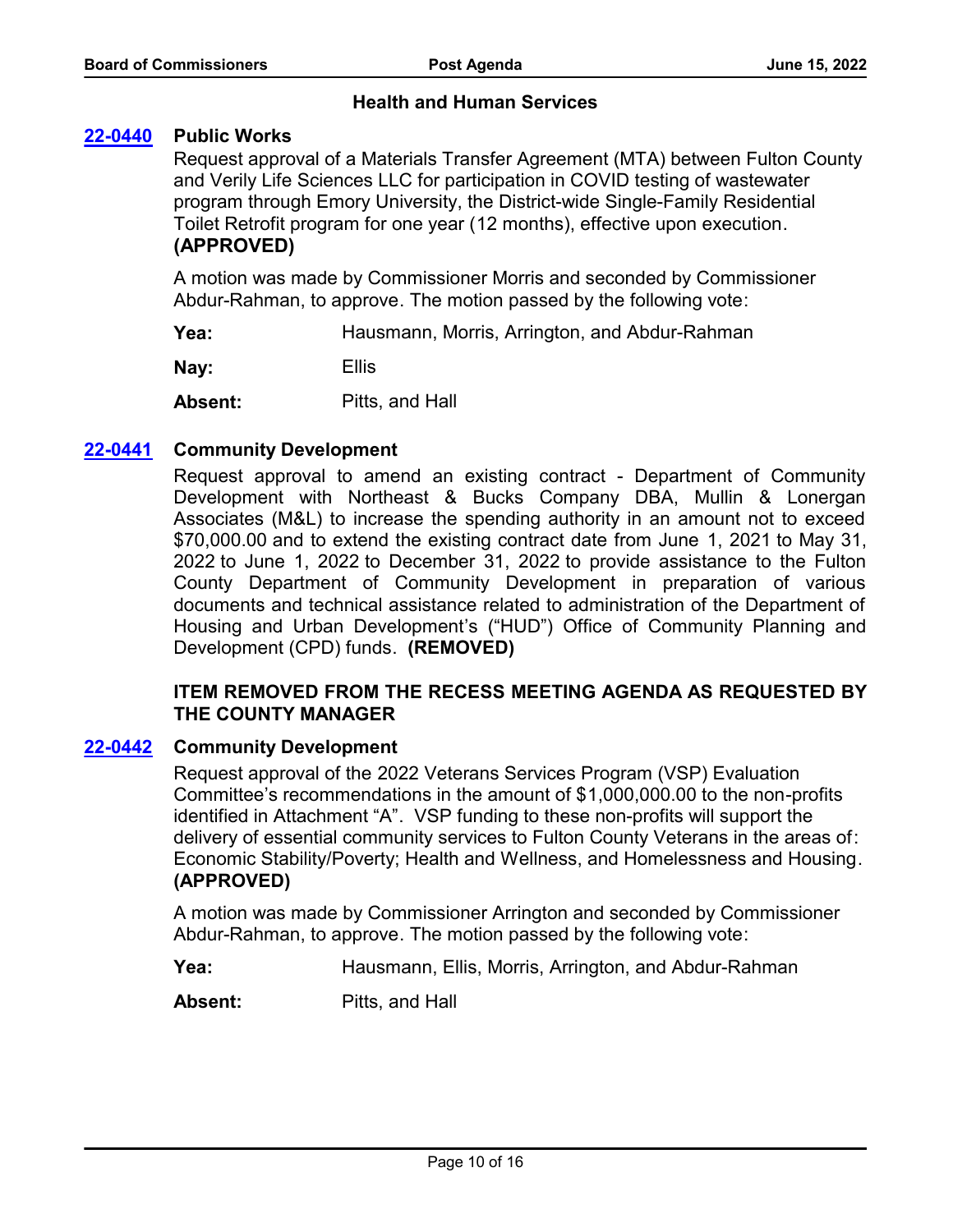## **[22-0443](http://fulton.legistar.com/gateway.aspx?m=l&id=/matter.aspx?key=10851) Senior Services**

Request approval of a recommended proposal - Senior Services, 21RFP000027A-CJC, Senior Transportation Services in the amount of \$6,287,324.68 with Transdev, Incorporated (East Point, GA) to provide transportation services for Senior Services and Behavioral Health programs. Effective July 1, 2022 through December 31, 2022 with four renewal options. **(APPROVED)**

A motion was made by Commissioner Abdur-Rahman and seconded by Commissioner Ellis, to approve. The motion passed by the following vote:

**Yea:** Hausmann, Ellis, Morris, Arrington, and Abdur-Rahman

**Absent:** Pitts, and Hall

## **[22-0444](http://fulton.legistar.com/gateway.aspx?m=l&id=/matter.aspx?key=10915) Senior Services**

Request approval to extend an existing contract - Senior Services 16RFP02082016A-CJC, Senior Transportation Services in an amount not to exceed \$1,680,000.00 with Transdev, Incorporated (Lombard, IL), to provide senior transportation services for Senior Services and Behavioral Health Programs for an additional three month period. Effective July 1, 2022 through September 30, 2022. **(NO ACTION TAKEN)**

### **[22-0445](http://fulton.legistar.com/gateway.aspx?m=l&id=/matter.aspx?key=10904) Senior Services**

Request approval to increase spending authority - Department of Senior Services, 21RFP000016A-CJC - Alternative Senior Transportation Services, in the amount not to exceed \$43,987.00 with Common Courtesy (Atlanta, GA), to provide transportation services/ride sharing through Uber/Lyft for eligible seniors aged 60 and above. Effective upon Board approval. **(APPROVED)**

A motion was made by Commissioner Ellis and seconded by Vice-Chairman Hausmann, to approve. The motion passed by the following vote:

**Yea:** Hausmann, Ellis, Morris, Arrington, and Abdur-Rahman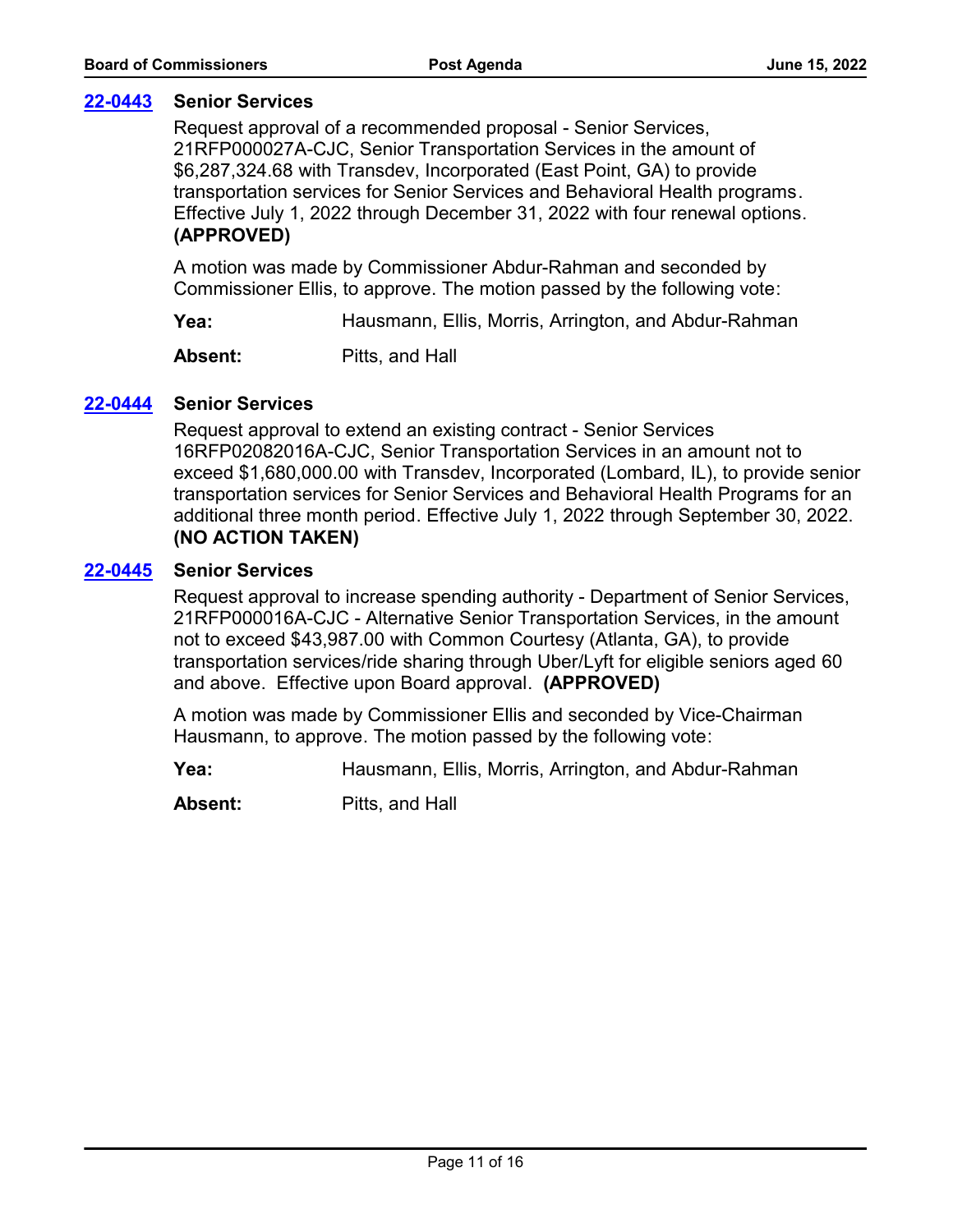## **Justice and Safety**

## **[22-0446](http://fulton.legistar.com/gateway.aspx?m=l&id=/matter.aspx?key=10940) Sheriff**

Request approval of an Intergovernmental Agreement (IGA) between the City of Alpharetta and the Fulton County Sheriff's Office represented by Patrick Labat a constitutional officer for the occupancy, use, operation, supervision, and detention of inmates in the Alpharetta Jail Facility located at 2565 Old Milton Parkway in Alpharetta, Georgia. Effective dates: August 1, 2022, through August 1, 2023, with four (4) successive one (1) year renewals. The County Attorney is authorized to approve the IGA as to form and to make necessary modifications thereto prior to execution. **(APPROVED)**

A motion was made by Commissioner Ellis and seconded by Commissioner Abdur-Rahman, to approve as amended. The motion passed by the following vote:

**Yea:** Hausmann, Ellis, Morris, Arrington, and Abdur-Rahman

**Absent:** Pitts, and Hall

## **COMMISSIONERS' ACTION ITEMS**

### **[22-0331](http://fulton.legistar.com/gateway.aspx?m=l&id=/matter.aspx?key=10795) Board of Commissioners**

Request approval of an Ordinance to amend Chapter 101 (General Provisions and County Governing Authority), Article II (County Governing Authority), Division 2 (Rules of Order and Procedure) of the Fulton County Code of Ordinances to modify Code Section 101-66(b)(3) to prioritize Public Comments to Fulton County Residents; and for other purposes. **(Arrington) (HELD ON 5/4/22) (HELD FOR 30 DAYS ON 5/18/22) (HELD)**

#### **[22-0407](http://fulton.legistar.com/gateway.aspx?m=l&id=/matter.aspx?key=10901) Board of Commissioners**

Request approval of an Ordinance to amend Chapter 38 (Human Relations) of the Fulton County Code of Ordinances by adopting a new Article III (Discrimination in Housing) to prohibit discrimination in Housing based on a person's sex, race, color, religion, disability, familial status, national origin, sexual orientation, gender identity or gender expression; and for other purposes. **(Morris) (HELD ON 5/18/22) (APPROVED)**

A motion was made by Commissioner Morris and seconded by Commissioner Abdur-Rahman, to approve. The motion passed by the following vote:

**Yea:** Hausmann, Ellis, Morris, Arrington, and Abdur-Rahman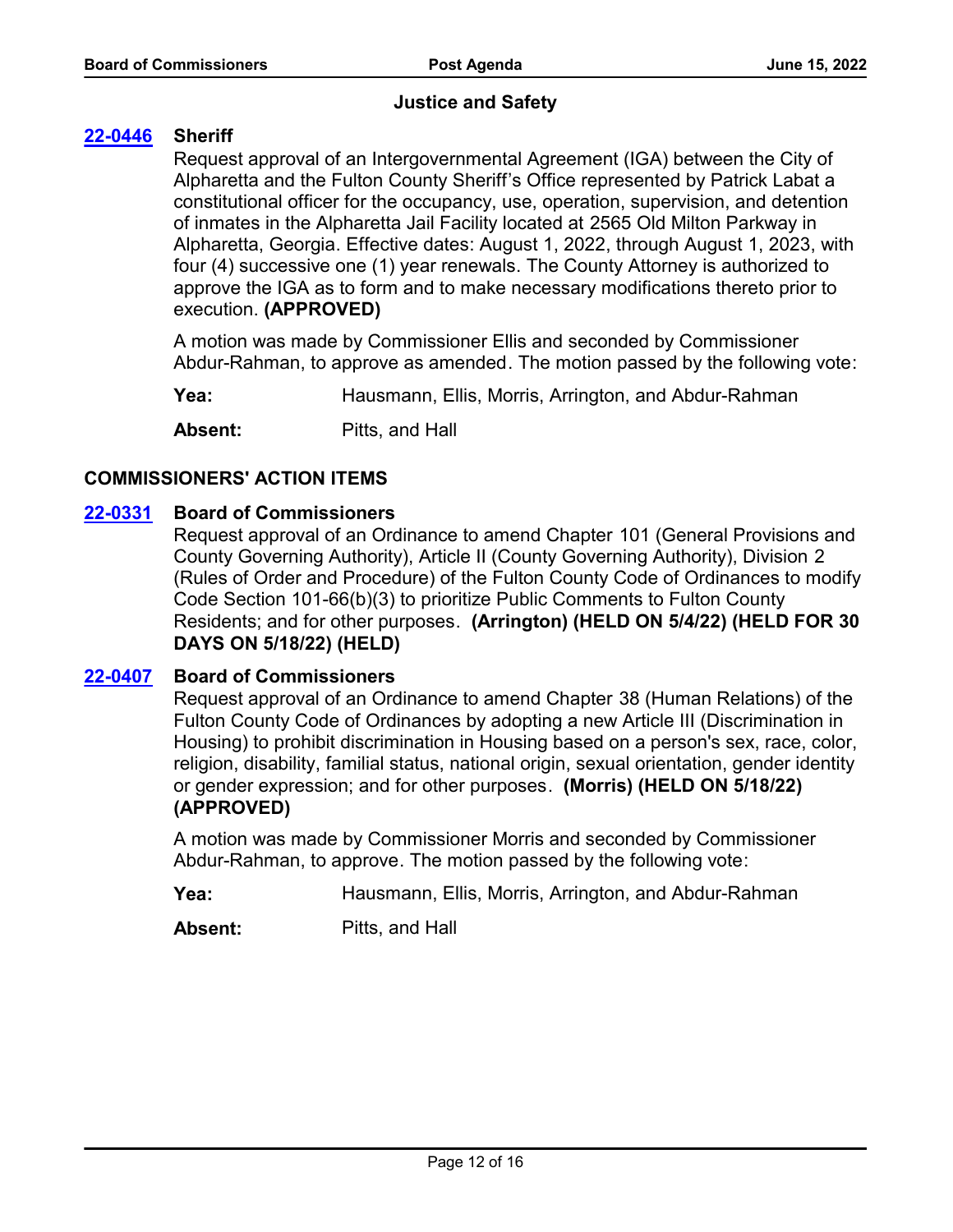## **Commissioners' Full Board Appointments**

### **[22-0447](http://fulton.legistar.com/gateway.aspx?m=l&id=/matter.aspx?key=10927) Board of Commissioners**

FULTON COUNTY BOARD OF TAX ASSESSORS **(APPROVED)**

The Fulton County Board of Tax Assessors shall be a five-member board, whose members shall be appointed by the full Board of Commissioners of Fulton County upon nomination by any member of the board of commissioners. Of the five members, at least one shall be a resident of the City of Atlanta, at least one shall be a resident of that portion of Fulton County that lies north of the municipal limits of the City of Atlanta, and at least one shall be a resident of that portion of Fulton County that lies south of the municipal limits of the City of Atlanta.

 $Term = 4 years$ 

Terms below expire: 6/30/2022 Ms. Lisa Aman **(Post 5) (BOC-North Fulton/Morris)**  Ms. Pamela J. Smith **(Post 2) (BOC-South Fulton/Arrington)**

## **Chairman Pitts nominated Pamela J. Smith (Post 2) for a Full Board reappointment to a term ending June 30, 2026.**

A motion was made by Commissioner Morris and seconded by Commissioner Abdur-Rahman, to approve. The motion passed by the following vote:

**Yea:** Hausmann, Ellis, Morris, Arrington, and Abdur-Rahman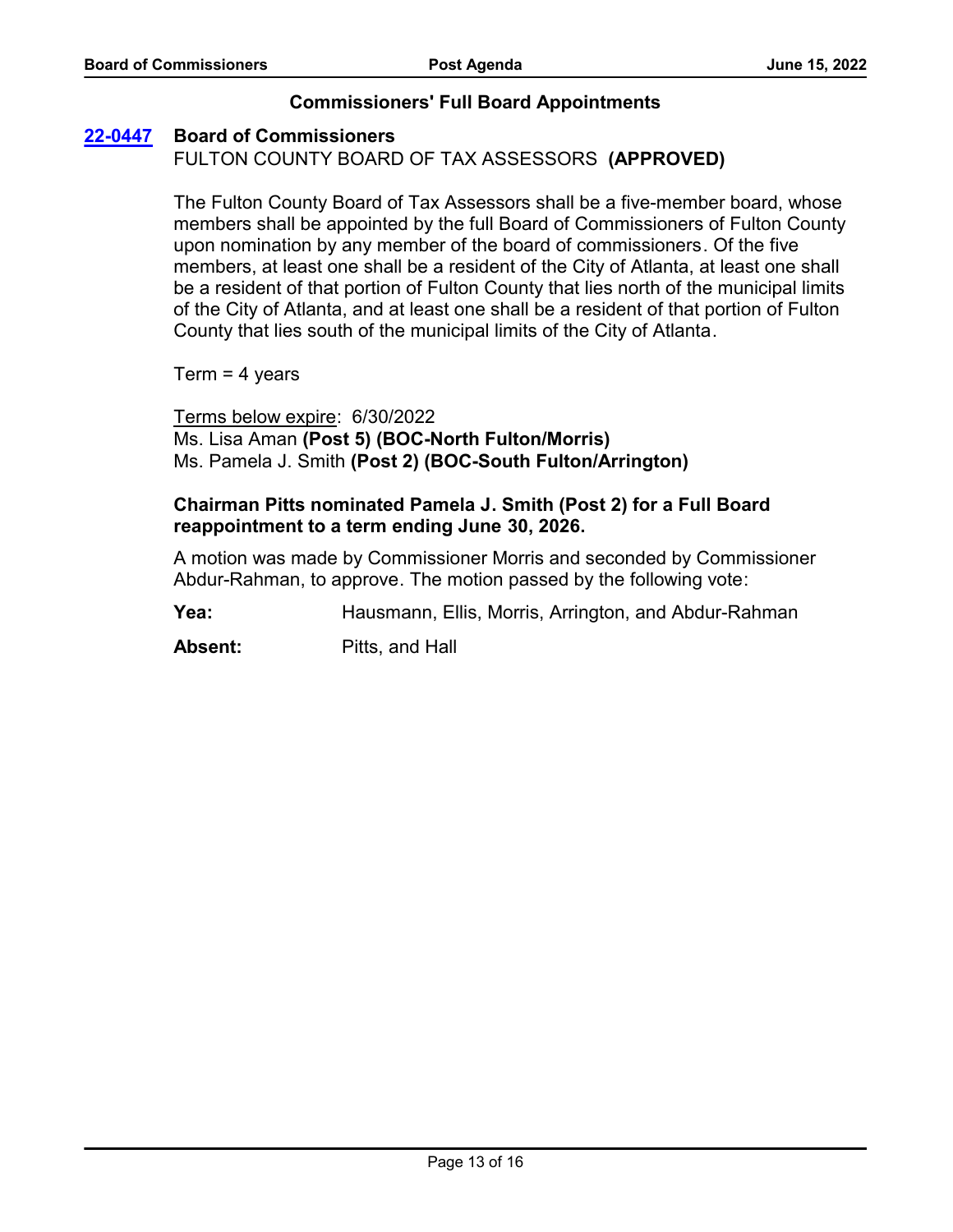### **[22-0448](http://fulton.legistar.com/gateway.aspx?m=l&id=/matter.aspx?key=10929) Board of Commissioners**

## FULTON COUNTY BOARD OF TAX ASSESSORS **(APPROVED)**

The Fulton County Board of Tax Assessors shall be a five-member board, whose members shall be appointed by the full Board of Commissioners of Fulton County upon nomination by any member of the board of commissioners. Of the five members, at least one shall be a resident of the City of Atlanta, at least one shall be a resident of that portion of Fulton County that lies north of the municipal limits of the City of Atlanta, and at least one shall be a resident of that portion of Fulton County that lies south of the municipal limits of the City of Atlanta.

 $Term = 4 \text{ years}$ 

Terms below expire: 6/30/2022 Ms. Lisa Aman **(Post 5) (BOC-North Fulton/Morris)** Ms. Pamela J. Smith **(Post 2) (BOC-South Fulton/Arrington)**

**Commissioner Morris nominated Ms. Mindy Kaplan to replace Ms. Lisa Aman (Post 5) upon the completion of her June 30, 2022 term, for a Full board**  appointment to a term beginning July 1, 2022 and ending June 30, 2026.

A motion was made by Commissioner Morris and seconded by Commissioner Ellis, to approve. The motion passed by the following vote:

**Yea:** Hausmann, Ellis, Morris, Arrington, and Abdur-Rahman

**Absent:** Pitts, and Hall

#### **COMMISSIONERS' PRESENTATION AND DISCUSSION ITEMS**

#### **[22-0449](http://fulton.legistar.com/gateway.aspx?m=l&id=/matter.aspx?key=10924) Board of Commissioners**

Discussion: Invest Atlanta Board of Directors May 19, 2022 Meeting Summary **(Morris) (DISCUSSED)**

# Discussion: Atlanta BeltLine, Inc. June 8, 2022 CEO Report **(Morris) (DISCUSSED) [22-0450](http://fulton.legistar.com/gateway.aspx?m=l&id=/matter.aspx?key=10925) Board of Commissioners**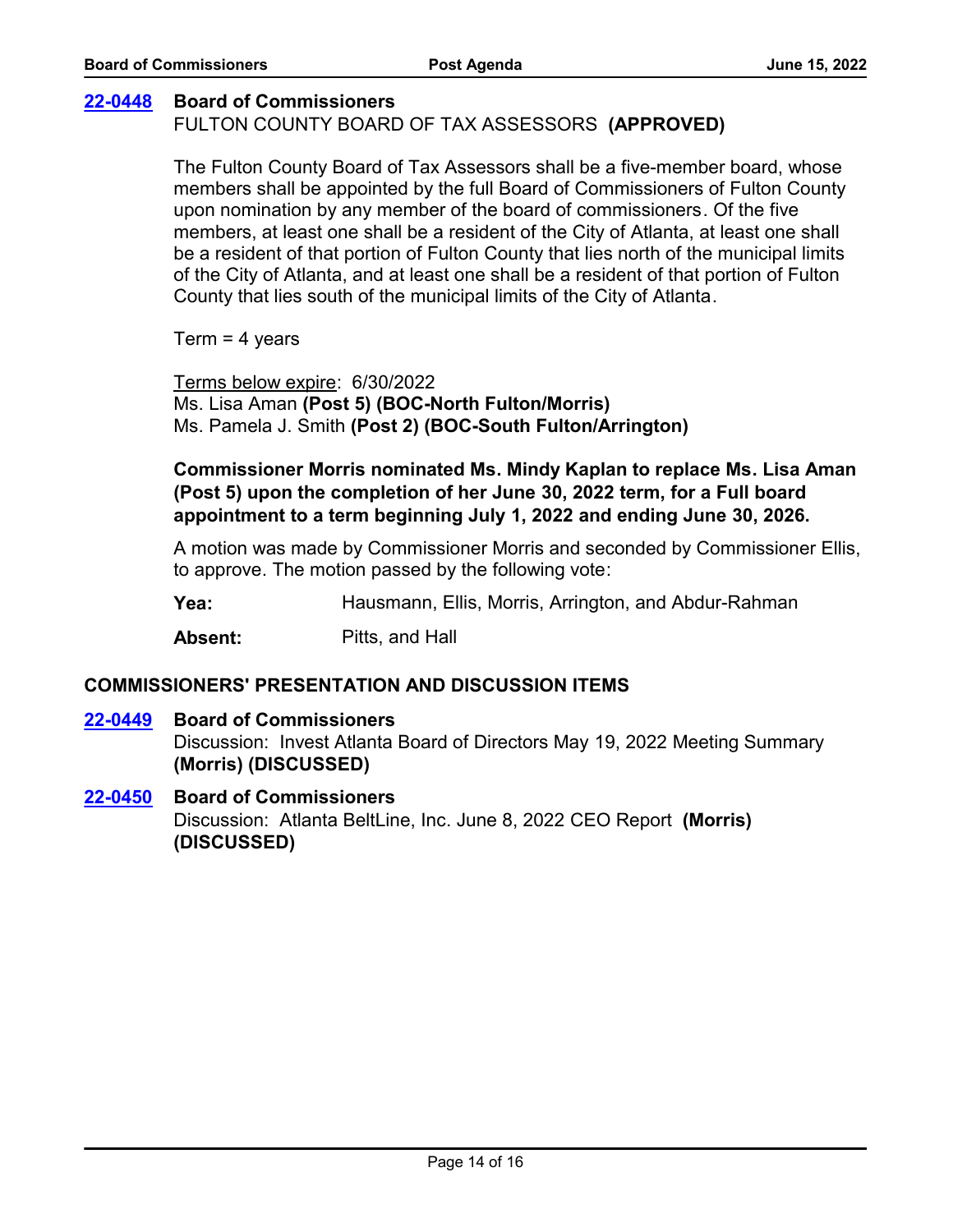#### **EXECUTIVE SESSION**

#### **[22-0451](http://fulton.legistar.com/gateway.aspx?m=l&id=/matter.aspx?key=10926) Board of Commissioners**

Executive **(CLOSED)** Sessions regarding litigation **(County Attorney)**, real estate **(County Manager)**, and personnel **(Pitts)**. **(APPROVED)**

a. A motion was made by Commissioner Morris and seconded by Commissioner Abdur-Rahman, to enter into Executive Session. The motion passed by the following vote:

**Yea:** Hausmann, Ellis, Morris, and Abdur-Rahman

**Absent:** Pitts, and Hall

**Did Not Vote:** Arrington

b. A motion was made by Vice-Chairman Hausmann and seconded by Commissioner Morris, to resume the Recess Meeting. The motion passed by the following vote:

**Yea:** Hausmann, Ellis, Morris, Arrington, and Abdur-Rahman

**Absent:** Pitts, and Hall

c. A motion was made by Commissioner Arrington and seconded by Vice-Chairman Hausmann, to approve the representation requests in items #1, #2, #3, and #7 as discussed in Executive Session. The motion passed by the following vote:

**Yea:** Hausmann, Ellis, Morris, Arrington, and Abdur-Rahman

**Absent:** Pitts, and Hall

d. A motion was made by Commissioner Morris and seconded by Commissioner Arrington, to enter into Executive Session. The motion passed by the following vote:

**Yea:** Hausmann, Ellis, Morris, Arrington, and Abdur-Rahman

**Absent:** Pitts, and Hall

e. A motion was made by Commissioner Abdur-Rahman and seconded by Vice-Chairman Hausmann, to approve Resolution commencing renegotiation of the Local Option Sales Tax (LOST); and to authorize the Chairman of the Fulton County Board of Commissioners, at his discretion, to notify all municipalities of the commencement of LOST renegotiations; and to appoint a team, at his discretion, to represent Fulton County in the LOST renegotiations and to provide the Board of Commissioners with periodic updates on the status of such renegotiations. The motion passed by the following vote:

**Yea:** Hausmann, Ellis, Morris, and Abdur-Rahman

**Absent:** Pitts, Hall, and Arrington